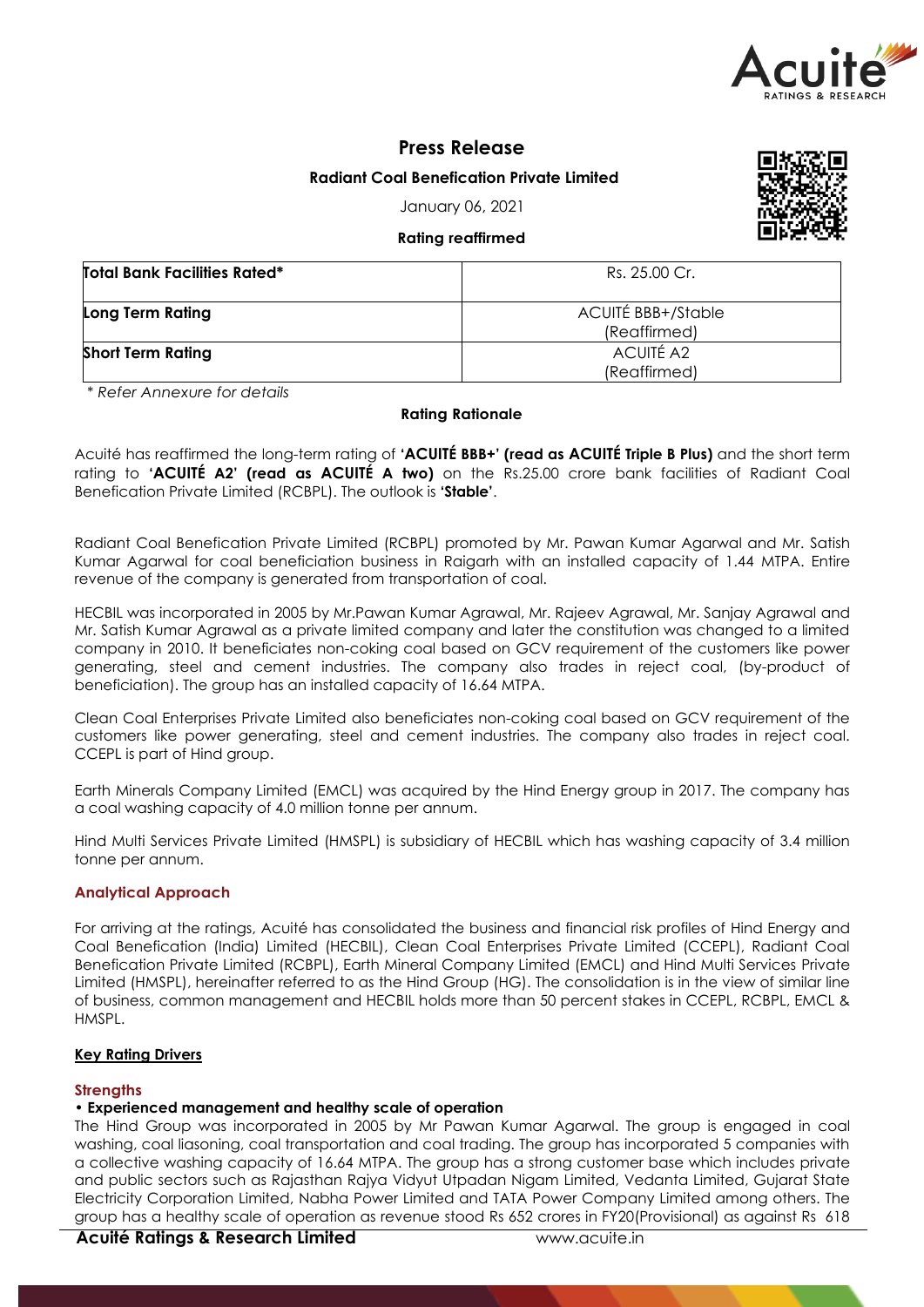

crores in FY19. This improvement is driven by rise in income from coal trading segment. Acuité believes scale of operation is expected to improve in medium term as the group has annual contracts of around Rs 523 crores issued by various power generating companies pertaining to washing and transportation of coal.

### **Healthy profitability margin**

The profitability of the group stood healthy as EBITDA margin stood at 24.31 percent in FY20 (Provisional) as against 17.01 percent in FY19. This improvement is driven by decline in raw material cost. RoCE of the group stood at 27.53 percent in FY20(Provisional) as compared to 19.47 percent in FY19. Acuité believes the profitability will continue to remain healthy in medium term backed by high margin in coal washing segment.

### **Strong financial risk profile**

The financial risk profile is marked by its strong net worth, low gearing ratio and healthy debt protection metrics. The net worth of the group stood at Rs. 409.42 Cr. as on 31st March'2020(Provisional) as compared to Rs 321.55 Cr. in the previous year due to retention of profit. The gearing ratio of the company stood at 0.26 times in FY20(Provisional) as against 0.46 times in FY19 due to decline in debt level because of low utilization of fund based limits during the year end. The total debt of Rs.105.01 Cr in FY2020 (Provisional) consists of shortterm loan of Rs. 53.57 Cr, long-term debt of Rs. 50.5 Cr and unsecured loan from promoters of Rs. 0.74 Cr. TOL/TNW stood comfortable at 0.43 times in FY20(Provisional). Interest coverage and DSCR stood at 13.02 times and 5.09 times in FY20 as against 9.46 times and 3.91 times in FY19 respectively. The improvement in coverage ratios is driven by improvement in the profitability margin. NCA/TD stood at 1.09 times in FY20(Provisional) as against 0.53 times in FY19. Acuité believes the financial risk profile will continue to remain strong over the medium term due to absence of any large debt funded capex plan and low reliance on external debt.

### **High Entry Barrier**

The coal beneficiation business in India is highly regulated and falls under the purview of Ministry of Coal, Government of India as well as Ministry of Environment, Forest and Climate Change, Government of India. Such high level of regulation from multiple government authorities creates entry barriers for new players. New entrant will face tough competition from existing players who have high market presence and geographic reach, established track record, lower capital costs.

## **Weaknesses**

### **• End user sector challenges**

Coal washed, transported and traded by Hind group find their end use by companies involved in power generation, cement manufacturing and steel and metal plants. The consumers that Hind group caters to are also under high regulation from the government. Increasing cost of supply as against environmentally friendly and economically attractive options of solar and wind power has led to significant reduction in energy consumption from power plants, putting the power plants under financial distress. Loss of supply linkages between the cement industry and coal availability has been a developing challenge in India over lack of infrastructure. Further, capital intensive steel and metal plants have been under low potential utilization and have been experiencing reduced productivity amidst global competition and slowdown in domestic economic conditions. Any policy changes affecting the highly regulated coal industry or its end users will impact the financial risk profile of Hind group. The ability of Hind group to grow in such conditions and maintain its profitability will be key monitorable in the future.

### **Modest financial performance**

Ratings are constrained by company's standalone performance which reflects small scale of operation as revenue stood at Rs 37.36 crore in FY20(Provisional) as against Rs22.71crore in FY19. In H1FY21, the company was non-operational due to nationwide lockdown. Hence the scale of operation is expected to remain small in FY21.

### **Rating Sensitivity**

- Sustenance in revenue growth and profitability
- Environmental regulations

## **Acuité Ratings & Research Limited www.acuite.in**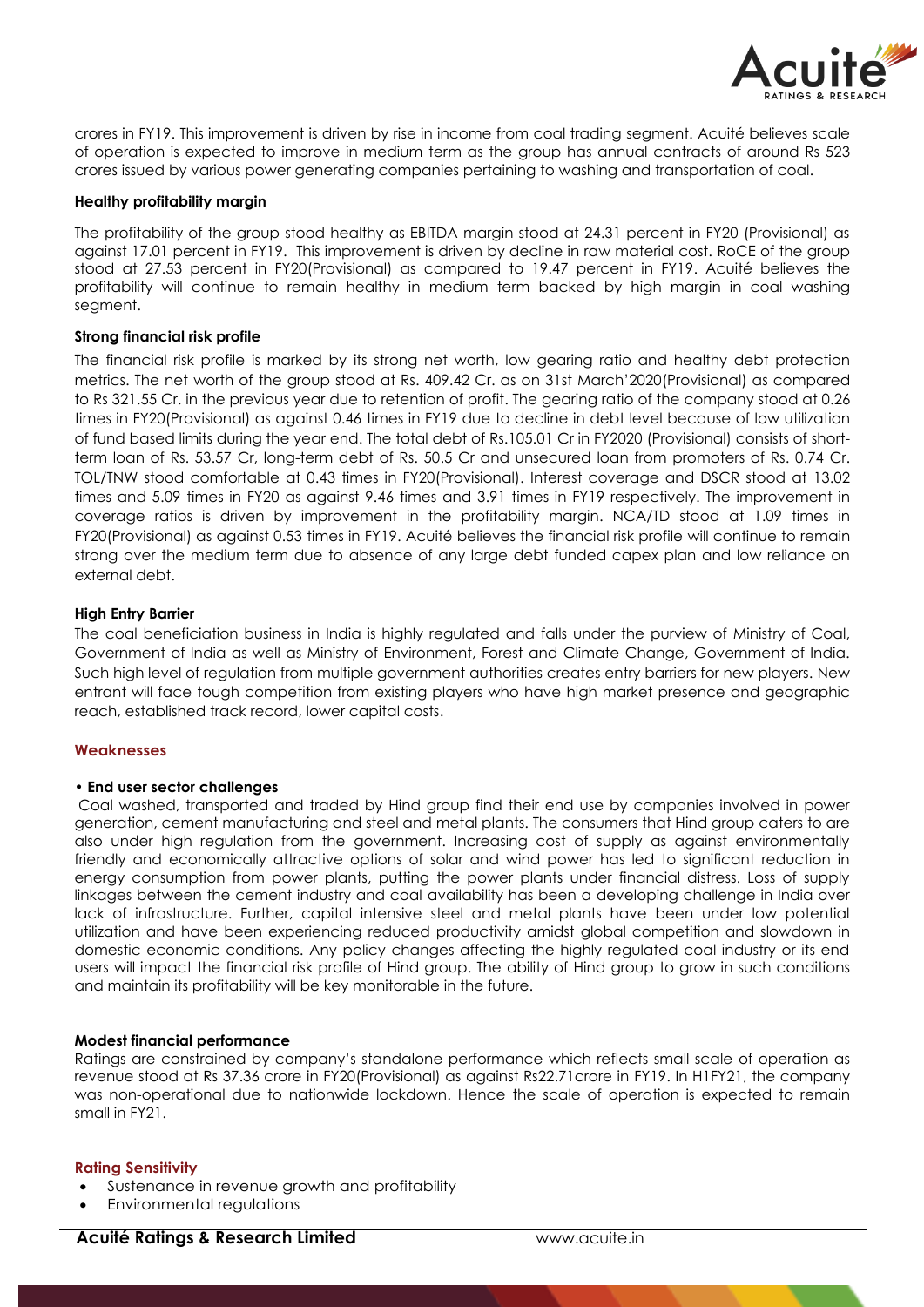

## **Material Covenant**

None

#### **Liquidity Profile: Superior**

The group has a superior liquidity profile marked by sufficient cash accruals to meet their term debt obligations. Net cash accrual of the company stood at Rs 114.07 crore in FY20(Provisional) as against current maturity of Rs 14.89 crore. Going forward, the net cash accruals are expected to be in the range of Rs 90- 120 Cr as against current maturity of around Rs. 10 Cr from FY21-FY23. The working capital utilization stood at around 52 percent during 12 months ended October 2020. The cash & bank balance stood at Rs 4.86 crore as on 31 March 2020(Provisional). The current ratio of the company stood comfortable at 1.50 times in FY20. In addition, overall working capital requirement stood at modest level as GCA days stood at 137 days in FY20(Provisional) as against 143 days in FY19. Acuité believes the liquidity position of the company will remain adequate backed by steady cash flow and accrual over the medium term.

### **Outlook: Stable**

Acuité believes that Hind Group will maintain a 'Stable' outlook over the medium term on account of its healthy financial risk profile and strong customer profile. The outlook may be revised to 'Positive' in case of significant improvement in scale of operation along with maintenance of strong financial risk profile. Conversely, the outlook may be revised to 'Negative' in case of deterioration in the liquidity profile due to stretched receivables.

### **About the Rated Entity - Key Financials**

### **Consolidated**

|                                      | Unit    | FY20 (Provisional) | FY19 (Actual) |
|--------------------------------------|---------|--------------------|---------------|
| Operating Income                     | Rs. Cr. | 652.81             | 618.59        |
| <b>PAT</b>                           | Rs. Cr. | 87.79              | 54.89         |
| PAT Margin                           | 1%)     | 13.45              | 8.87          |
| <b>Total Debt/Tangible Net Worth</b> | Times   | 0.26               | 0.46          |
| <b>PBDIT/Interest</b>                | Times   | 13.02              | 9.46          |

### **Standalone**

|                                      | Unit    | FY20 (Provisional) | FY19 (Actual) |
|--------------------------------------|---------|--------------------|---------------|
| Operating Income                     | Rs. Cr. | 37.36              | 22.71         |
| PAT                                  | Rs. Cr. | 8.76               | 3.85          |
| PAT Margin                           | 1%)     | 23.44              | 16.93         |
| <b>Total Debt/Tangible Net Worth</b> | Times   | 0.64               | 0.97          |
| PBDIT/Interest                       | Times   | 10.70              | 9.46          |

## **Status of non-cooperation with previous CRA:**

Not Applicable

### **Any other information**

Not Applicable

### **Applicable Criteria**

Default Recognition -https://www.acuite.in/view-rating-criteria-52.htm Manufacturing Entities - https://www.acuite.in/view-rating-criteria-59.htm Financial Ratios And Adjustments - https://www.acuite.in/view-rating-criteria-53.htm Consolidated - https://www.acuite.in/view-rating-criteria-60.htm

## **Note on complexity levels of the rated instrument**

https://www.acuite.in/view-rating-criteria-55.htm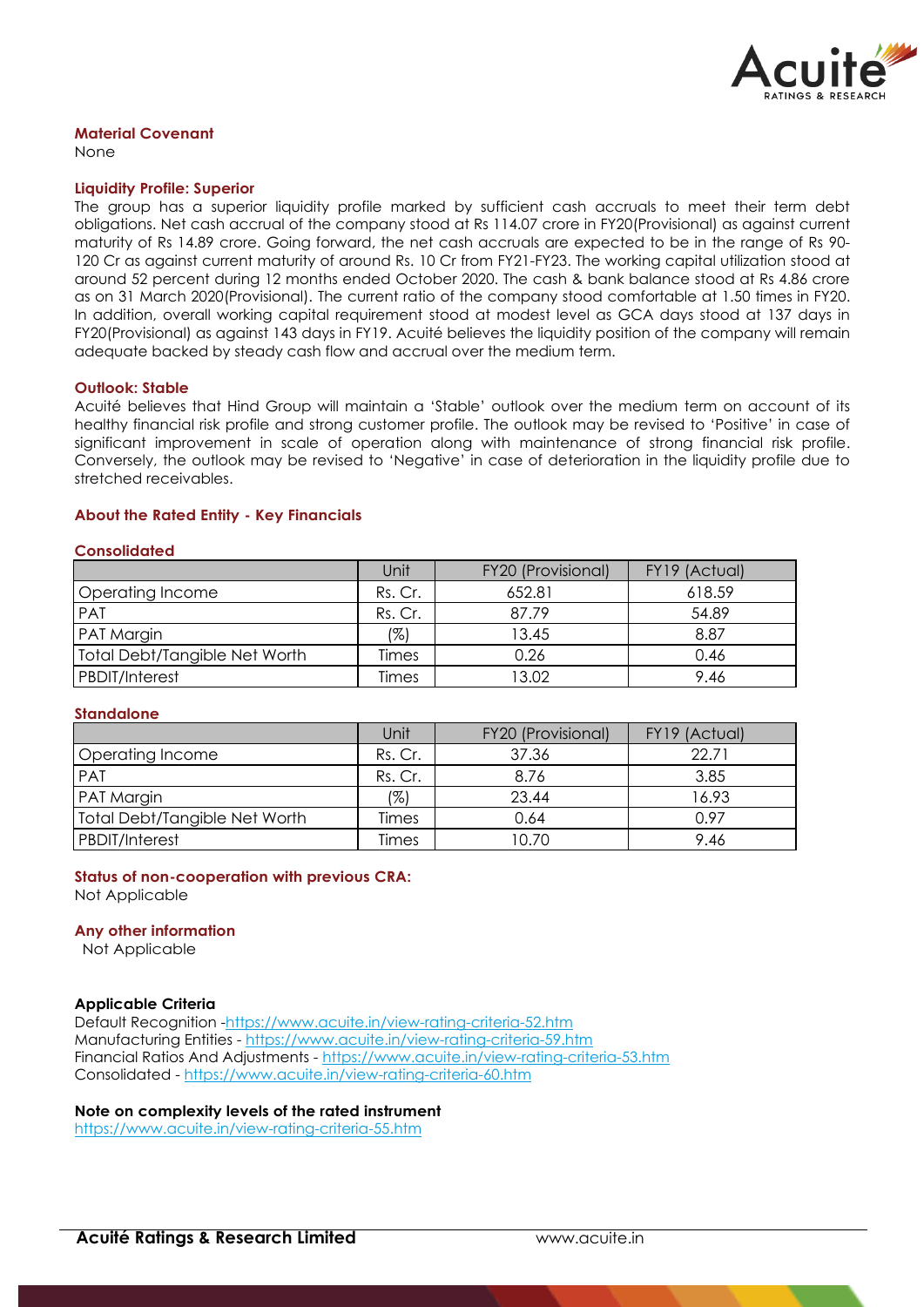

# **Rating History (Upto last three years)**

| <b>Date</b>                                              | Name of Instrument /<br><b>Facilities</b> | Term       | Amount (Rs.<br>$Cr.$ ) | <b>Ratings/Outlook</b>                      |
|----------------------------------------------------------|-------------------------------------------|------------|------------------------|---------------------------------------------|
|                                                          | Cash Credit                               | Long Term  | 10.00                  | <b>ACUITE BBB+/Stable</b><br>(Upgraded)     |
|                                                          | Term Loan                                 | Long Term  |                        | <b>ACUITE BBB+/Stable</b><br>(Upgraded)     |
| 17 December<br>2020                                      | Letter of Credit<br>Short Term            |            | 6.45<br>2.00           | ACUITE A2(Upgraded)                         |
|                                                          | <b>Bank Guarantee</b><br>Short Term       |            | 2.00                   | ACUITE A2(Upgraded)                         |
|                                                          | Proposed Bank Facility                    | Long Term  | 4.55                   | <b>ACUITE BBB+/Stable</b><br>(Upgraded)     |
|                                                          | Term Loan                                 | Long Term  | 10.00                  | <b>ACUITE BBB- / Stable</b><br>(Reaffirmed) |
| 31 March 2019                                            | Cash Credit                               | Long Term  | 10.00                  | <b>ACUITE BBB- / Stable</b><br>(Reaffirmed) |
|                                                          | Letter of Credit                          | Short Term | 2.00                   | <b>ACUITÉ A3</b><br>(Reaffirmed)            |
| <b>Bank Guarantee</b><br>Proposed Fund based<br>Facility |                                           | Short Term | 2.00                   | <b>ACUITÉ A3</b><br>(Reaffirmed)            |
|                                                          |                                           | Long Term  | 1.00                   | <b>ACUITE BBB- / Stable</b><br>(Reaffirmed) |
|                                                          | Term Loan                                 | Long Term  | 10.00                  | <b>ACUITE BBB- / Stable</b><br>(Assigned)   |
|                                                          | Cash Credit                               | Long Term  | 10.00                  | <b>ACUITE BBB- / Stable</b><br>(Assigned)   |
| 14-March-2018                                            | Letter of Credit                          | Short Term | 2.00                   | <b>ACUITÉ A3</b><br>(Assigned)              |
|                                                          | <b>Bank Guarantee</b>                     | Short Term | 2.00                   | <b>ACUITÉ A3</b><br>(Assigned)              |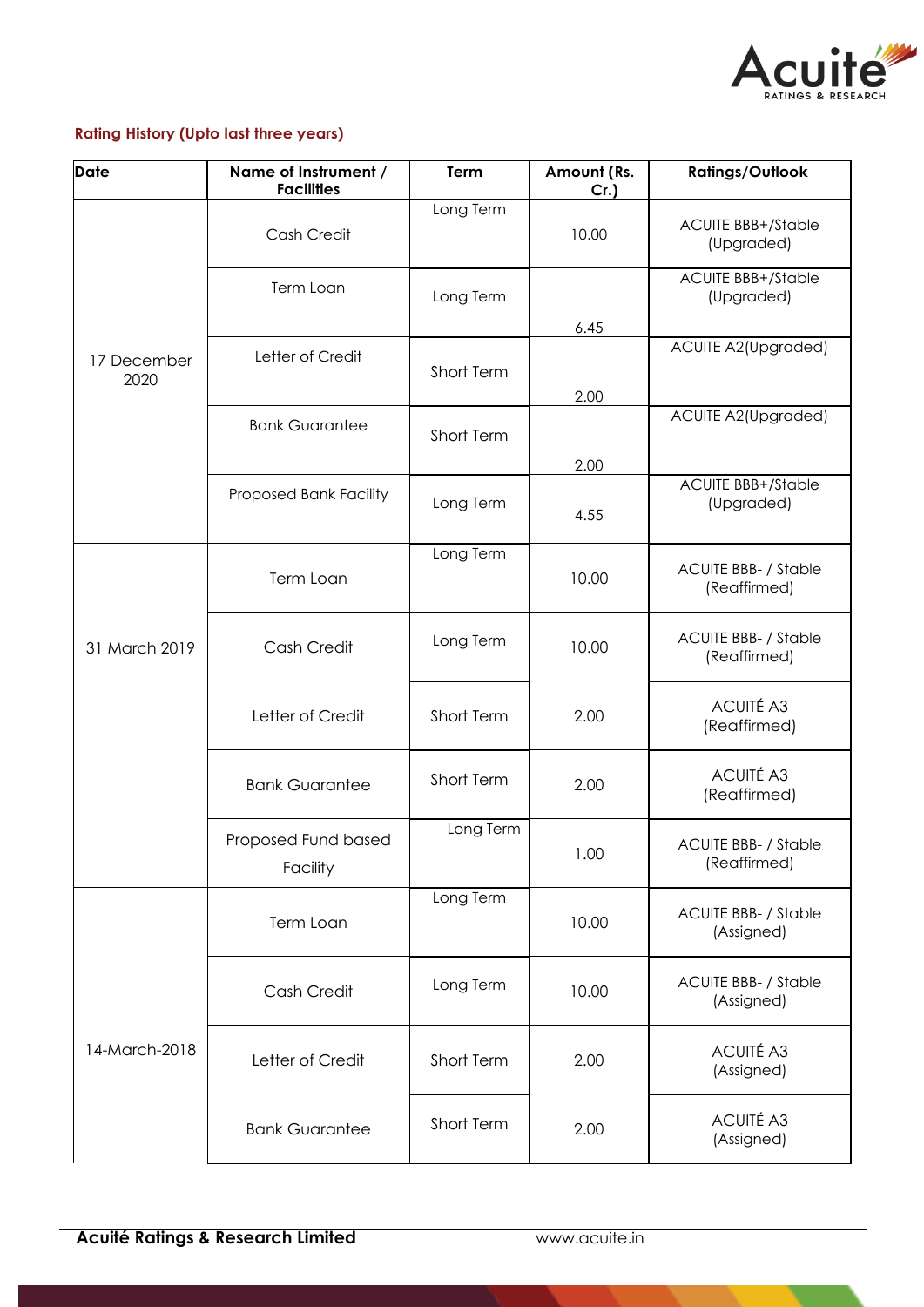

| Long Term<br>Proposed Fund based<br>Facility | .00 | ACUITE BBB- / Stable<br>(Assigned) |
|----------------------------------------------|-----|------------------------------------|
|----------------------------------------------|-----|------------------------------------|

## **\*Annexure – Details of instruments rated**

| Name of the<br><b>Facilities</b> | Date of<br><i><u><b>Issuance</b></u></i> | Coupon<br>Rate           | Maturity<br>Date  | Size of the<br><b>Issue</b> | <b>Ratings/Outlook</b>          |
|----------------------------------|------------------------------------------|--------------------------|-------------------|-----------------------------|---------------------------------|
| Cash Credit                      | Not<br>Applicable                        | Not<br>Applicable        | Not<br>Applicable | 10.00                       | ACUITE BBB+/Stable (Reaffirmed) |
| Term Loan                        | <b>Not</b><br>Applicable                 | Not<br>Applicable        | September<br>2024 | 6.45                        | ACUITE BBB+/Stable (Reaffirmed) |
| Letter of Credit                 | Not<br>Applicable                        | Not<br>Applicable        | Not<br>Applicable | 2.00                        | <b>ACUITE A2(Reaffirmed)</b>    |
| <b>Bank Guarantee</b>            | Not<br>Applicable                        | <b>Not</b><br>Applicable | Not<br>Applicable | 2.00                        | ACUITE A2(Reaffirmed))          |
| Proposed Bank<br>Facility        | Not<br>Applicable                        | <b>Not</b><br>Applicable | Not<br>Applicable | 4.55                        | ACUITE BBB+/Stable (Reaffirmed) |

## **Contacts:**

| <b>Analytical</b>                        | <b>Rating Desk</b>           |
|------------------------------------------|------------------------------|
| Pooja Ghosh                              | Varsha Bist                  |
| Head-Corporate and Infrastructure Sector | Senior Manager - Rating Desk |
| Tel: 033-66201203                        | Tel: 022-49294011            |
| pooja.ghosh@acuite.in                    | rating.desk@acuite.in        |
|                                          |                              |
| Tonoy Banerjee                           |                              |
| Rating Analyst                           |                              |
| Tel: 033-66201206                        |                              |
| tonoy.banerjee@acuite.in                 |                              |
|                                          |                              |
|                                          |                              |

### **About Acuité Ratings & Research:**

Acuité Ratings & Research Limited is a full-service Credit Rating Agency registered with the Securities and Exchange Board of India (SEBI). The company received RBI Accreditation as an External Credit Assessment Institution (ECAI), for Bank Loan Ratings under BASEL-II norms in the year 2012. Since then, it has assigned more than 6,000 credit ratings to various securities, debt instruments and bank facilities of entities spread across the country and across a wide cross section of industries. It has its Registered and Head Office in Mumbai.

Disclaimer: An Acuité rating does not constitute an audit of the rated entity and should not be treated as a recommendation *or opinion that is intended to substitute for a financial adviser's or investor's independent assessment of whether to buy, sell or hold any security. Acuité ratings are based on the data and information provided by the issuer and obtained from other reliable sources. Although reasonable care has been taken to ensure that the data and information is true, Acuité, in particular, makes no representation or warranty, expressed or implied with respect to the adequacy, accuracy or*